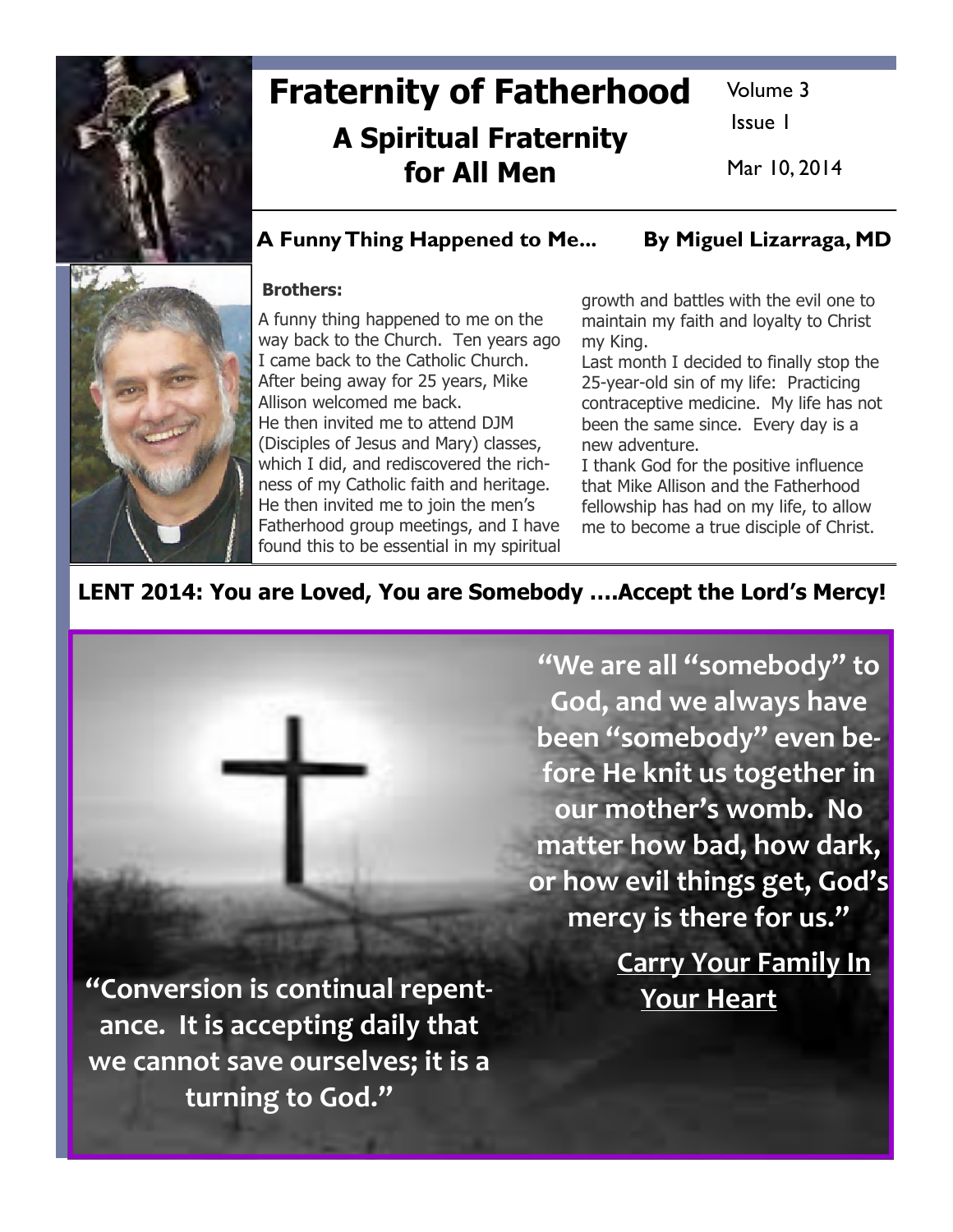# **Fraternity of Fatherhood Page 2 Page 2**

### THE FAMILY by Pope Francis

Pope Francis, Shepherd of Truth, quotations on The Family...

### "DRIVING FORCE"

One could say, without exaggeration, that the family is the driving force of the world and of history.

### THE FAMILY AND DIGNITY

In the family the person becomes aware of his or her own dignity and, especially if their upbringing is Christian, each one recognizes the dignity of every single person, in a particular way the sick, the weak and the marginalized.

# FOUNDED ON MARRIAGE

... The family is founded on marriage. Through their free and faithful act of love, Christian spouses testify to the fact that marriage, insofar as it is a sacrament, is the foundation of the family and strengthens spousal union and the couple's mutual gift of self.

### DARK FUTURE

A society that neglects children and marginalizes the elderly severs its roots and darkens its future... Caring for our little ones and for our elders is a choice for civilization. And also for the future, because the little ones, the children, the young people will carry society forward by their strength, their youth, and the elderly people will carry it forward by their wisdom, their memory, which they must give to us all.

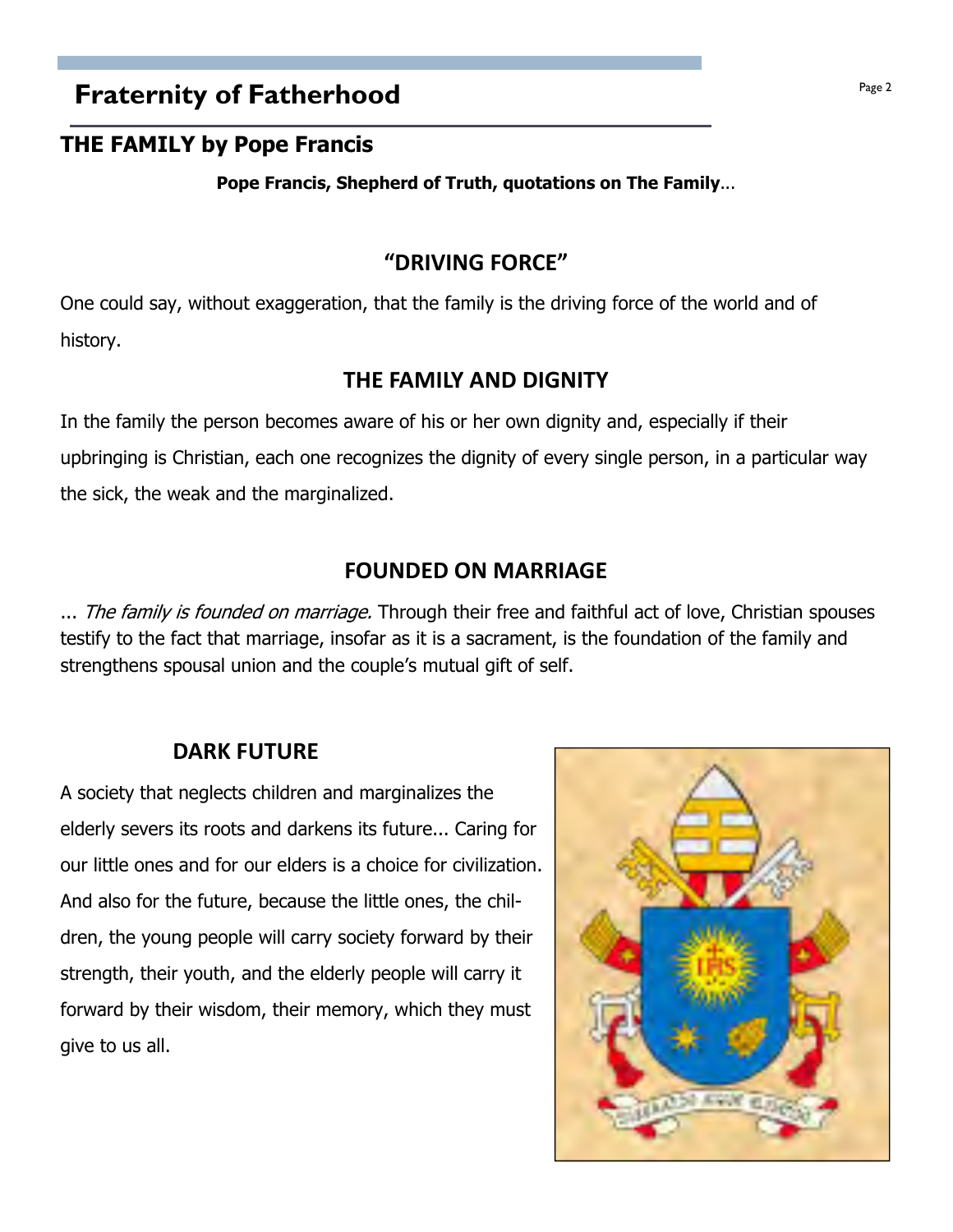# **Fraternity of Fatherhood Page 3**

# "PATHWAYS FOR GROWTH"

Spousal and familial love also clearly reveals the vocation of the person to love in a unique way and forever, and that the trials, sacrifices and crises of couples as well as of the family as a whole represent pathways for growth in goodness, truth and beauty.

# A COMPLETE GIFT OF SELF

In marriage we give ourselves completely without calculation or reserve, sharing everything, gifts and hardships, trusting in God's Providence. This is the experience that the young can learn from their parents and grandparents.

# "GOOD NEWS"

The "Good News" of the family is a very important part of evangelization, which Christians can com-

municate to all by the witness of their lives; and already they are doing so, this is evident in secularized societies: truly Christian families are known by their fidelity, their patience, their openness to life, and by their respect for the elderly ... the secret to this is the presence of Jesus in the family.

# "BE CLOSE TO EVERYONE"

Let us ... propose to all people with respect and courage, the beauty of marriage and the family illuminated by the Gospel! And in order to do this let us approach with care and affection those families who are struggling, forced to leave their homeland, bro-

ken, homeless or unemployed. Let us be close to everyone through the proclamation of this Gospel of the family, the beauty of the family.

(Source: Address to participants in the plenary assembly of the Pontifical Council for the Family, October 25, 2013)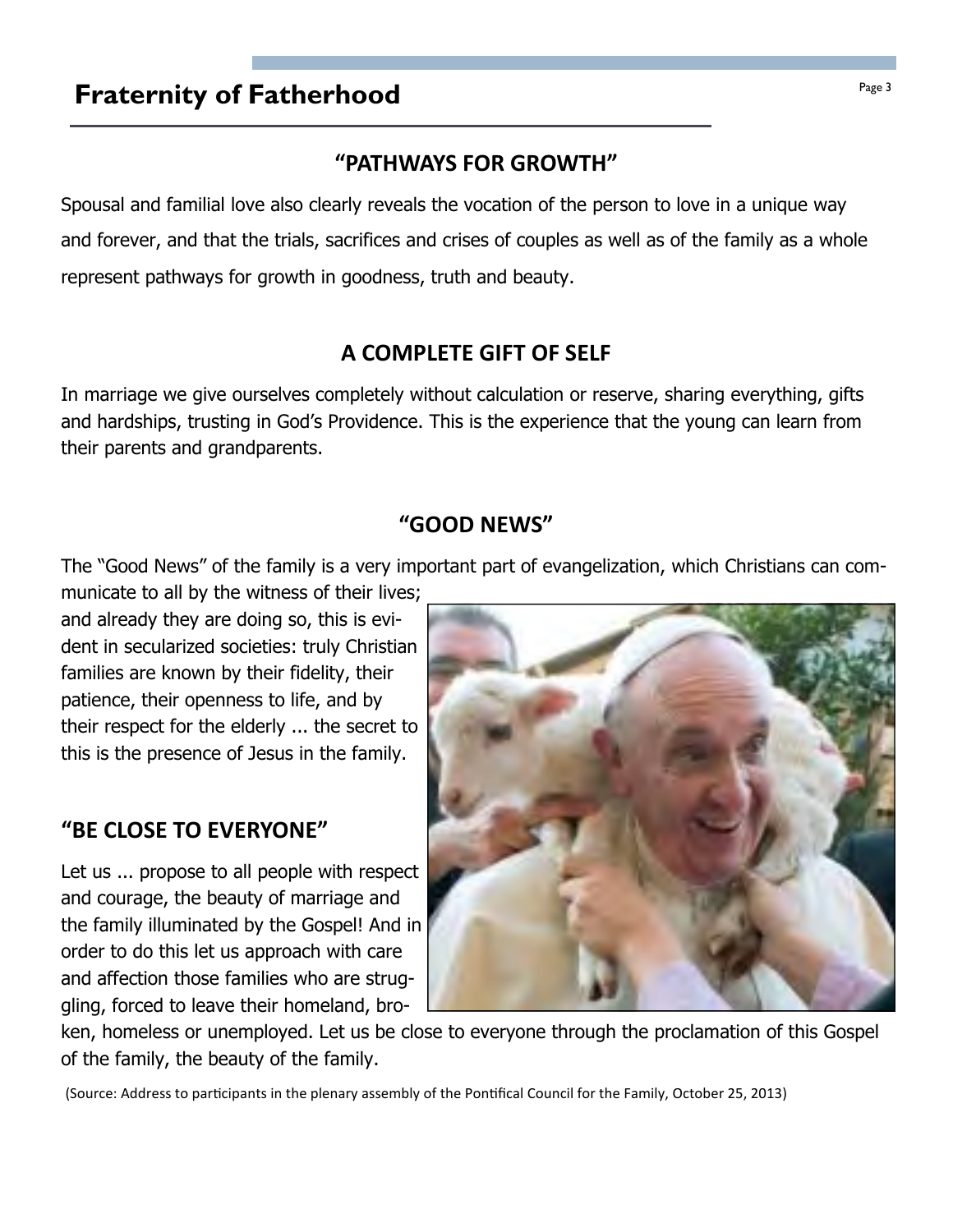# **Fraternity of Fatherhood Page 4**  $\frac{Page 4}{Page 4}$



In our last newsletter in December you may remember the one line asking "When was the Last time you went to Reconciliation?"

And as I was thinking about the start of Lent and prayed about this article for this month's newsletter I had a tremendous prompting lasting for days in my heart to continue to stress the priceless gift of going to Confession. Men, if it has been a long time since your last confession,...Allow the Lord to Love You!. Don't be afraid, allow the Lord to love you and go to Reconciliation. The Lord is happily waiting for us. He wants to give us freedom and remove the burden. We don't realize the strength that is zapped from us by carrying around the burden of our sins. How often Fr. Pinto taught, "Why carry the misery around with you. Go to confession and be done it with once and for all." And then we are free, and when the Lord sets us free, we are free indeed. I have heard it said many times before that if we knew the real value of Confession, we would be fighting to get into the Confessional. God's mercy is so vast. We don't deserve it, we don't earn it. Yes, our sin is ugly. But still the gift of His mercy is there for us.

In the February 19th audience, Pope Francis reminded us that Reconciliation comes straight from Jesus…

"The Sacraments of Penance and Reconciliation [...] flow directly from the Paschal mystery… In fact, the same evening of Easter the Lord appeared to the disciples, closed in the Cenacle, and, after addressing to them the greeting 'Peace be with you', he breathed on them and said: 'Receive the Holy Spirit. If you forgive anyone's sins, their sins are forgiven.'"

…and that when we sin, it is not only between us and God…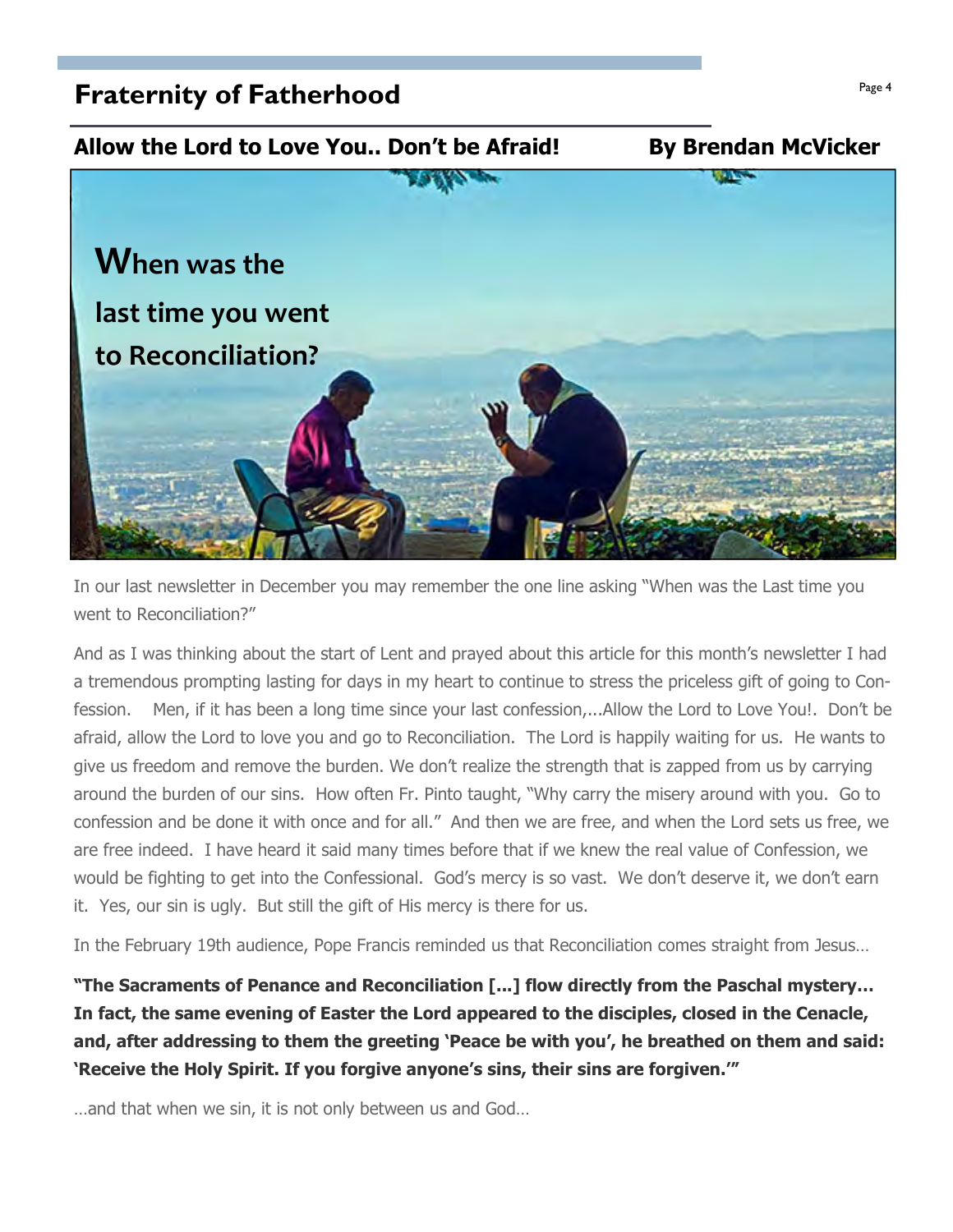# **Fraternity of Fatherhood Fraternity of Fatherhood**

"Someone may say: 'I confess only to God.' Yes, you can tell God: 'Forgive me', and say your sins," he said. "But our sins are also against the brothers, against the Church, and for this it is necessary to ask forgiveness to the Church and to the brothers, in the person of the priest."

…and that no matter how ashamed we may feel, we should not be afraid…

"Do not be afraid of Confession! One who is in line to confess himself feels all these things – even shame – but then, when he finishes confessing, he leaves free, great, beautiful, forgiven, [...] happy. And this is the beauty of Confession."

The Pope encouraged those who had been away from Confession, whether it has been two weeks or 40 years since our last confession, to return to the Sacrament:

#### "Jesus is there…and He receives you with so much love."

So men, this Lent as we are reminded by the ashes of our own mortality and as we observe a period of repentance and spiritual discipline, I pray that we all may take the Lord up on His priceless gift of Reconciliation. He is waiting happily to receive us and set us free.

"So if the Son sets you free, you will be free indeed." John 8:36



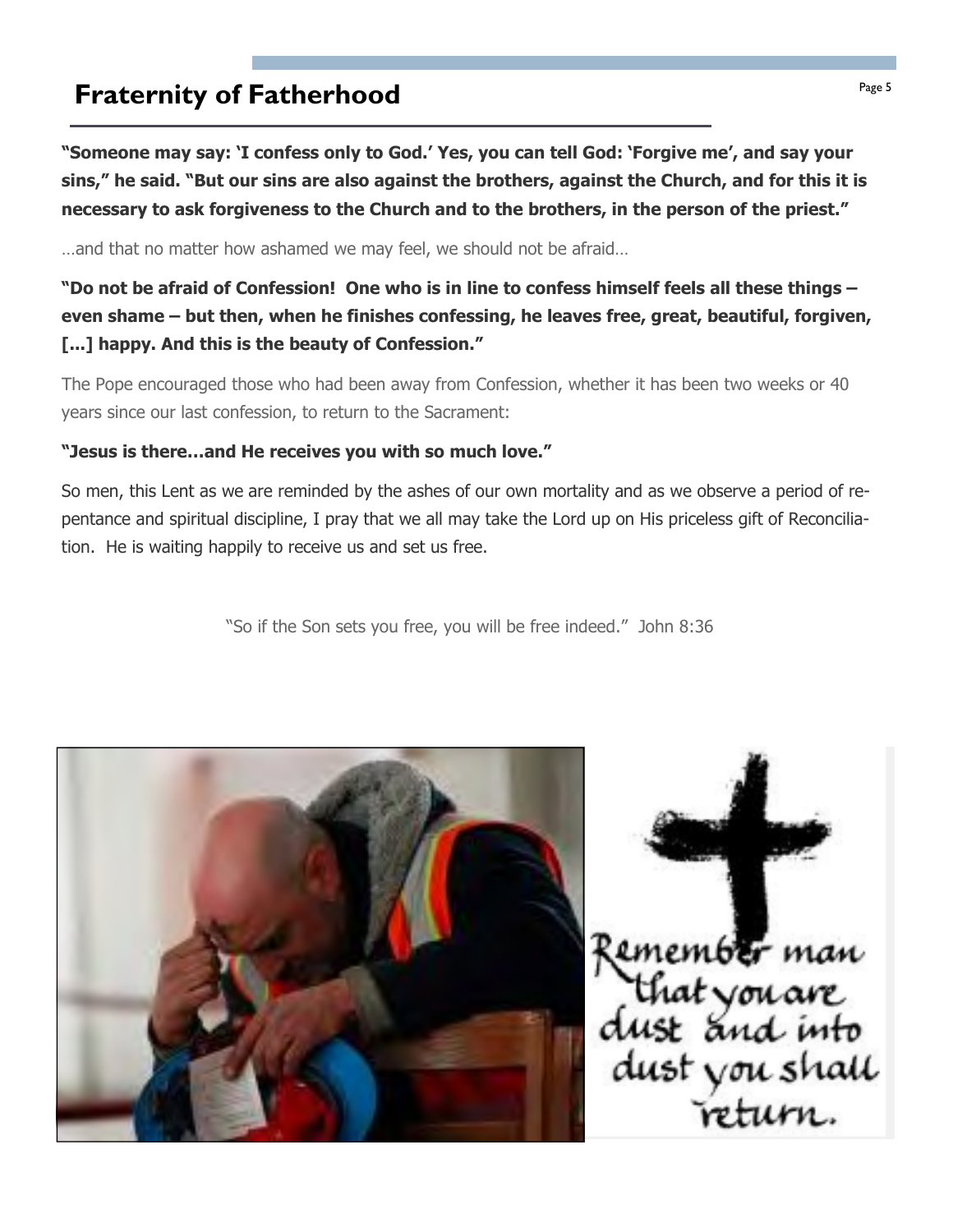# **Praternity of Fatherhood Page 6**  $\frac{Page6}{Page6}$



Fraternity Sacramento Men ….meet every third Wednesday of the month.

We meet at Denny's in Orangevale at 7:30 pm.

Please contact Mike Allison with any questions at email address...

(meallison5@gmail.com)

Hope you can join!

(left to right—Michael, Miguel, Mike and Jack)

### A Fraternity for All Men

The Fraternity of Fatherhood is for men of all ages. Our desire is to serve the Lord in all areas of our lives and to especially model our gift and responsibilities as fathers after the example of God the Father and His goodness. We support men; meeting them where they are. We engage in one-on-one friendships and provide opportunities for group activity, support and formation.

We entrust the Fatherhood Fraternity to the patronage of Saint Joseph.

### Our Mission

To serve as men dedicated to the Lord in all aspects of our lives. To encourage and support men / fathers throughout the world in their gift and responsibilities as fathers. To encourage and support fathers "to respond" to their vocation, to protect and remain strong carrying their families in their hearts. Our desire is to be united to The Lord and fulfill our holy mission as fathers.

### What is it we hope to do?

Bring men / fathers, closer to God by inviting them to learn their faith, challenging them to live their faith and encouraging them to love and share their faith. In addition, we invite those not married as this is a time to discern their vocation and calling in the Church.

As Fraternity of Fatherhood members, we are committed to grow and be formed spirituality, to support each other, to be active and supportive in our parishes. We are committed to learn who we are as Catholic men, to be discovered through our life experiences, prayer, studying Scripture and the documents of the Holy Roman Catholic Church, obedience to the Holy Roman Pontiff, our Roman Catholic Bishops and our parish Pastors. The formation of "Fatherhood" takes place in our hearts. Being a father means understanding that it is a call. When Fatherhood is received as a gift, it is accepted in humility and gratitude. Humility comes from the fact that we are weak. The pressures of the world are strong and flesh seems to have its way. Gratitude comes from the fact that the Lord is our Shepherd and He is with us always. With Him all things are possible.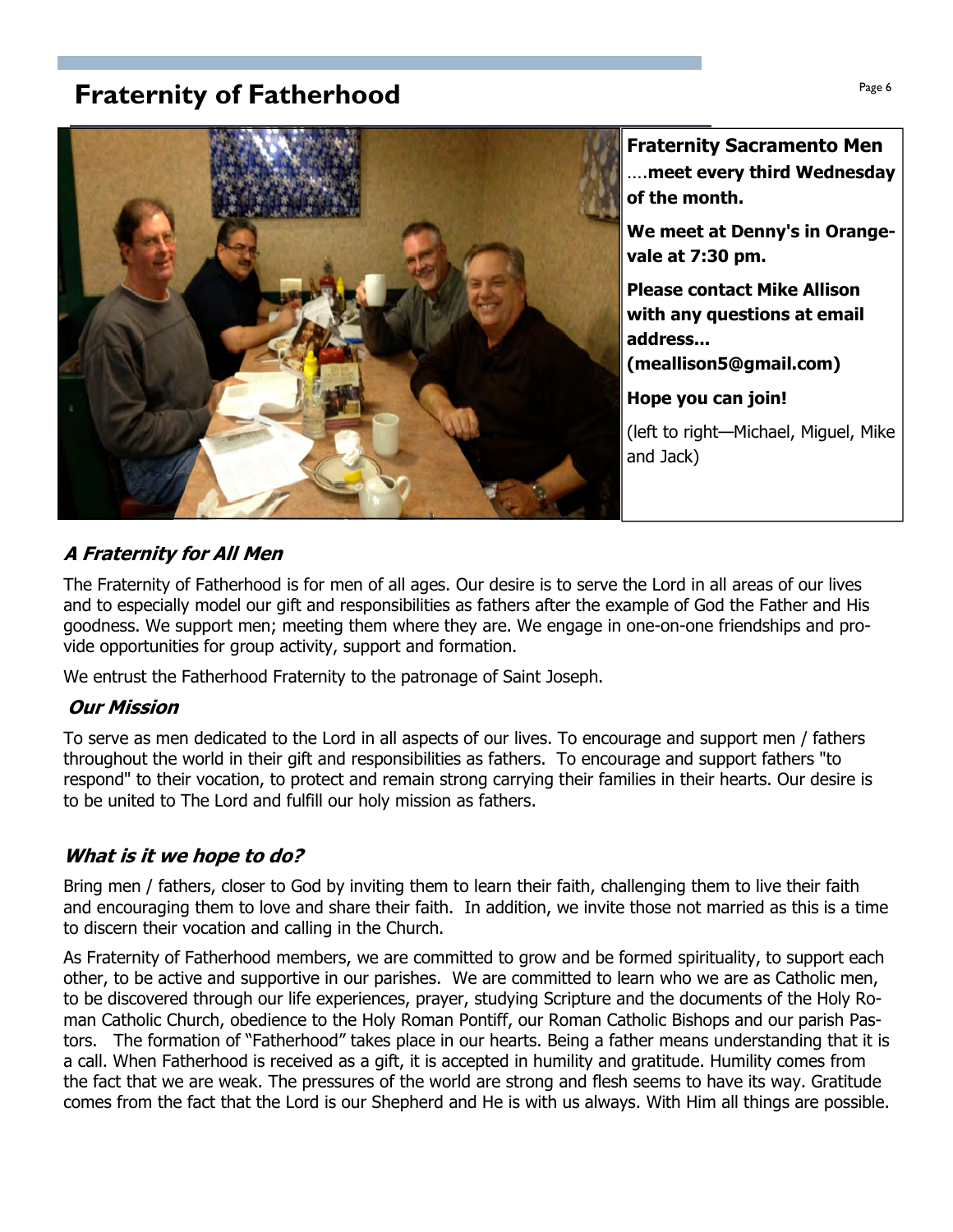# **Fraternity of Fatherhood Page 7** Fraternity of Fatherhood

### Fraternity of Fatherhood—Group locations & Area Coordinators

Fr. Pinto has encouraged us to grow and expand the Fraternity of Fatherhood all over the world. He has granted us his permission, his blessing and he guides us spiritually. It is with this confidence that we now move forward with humility, obedience and docile hearts. If you are interested in joining a Fraternity of Fatherhood group or if you would like to start a group in your city contact Ray Emnace, Mike Allison, Stacey Hill or Brendan McVicker.

| <b>Arkansas</b><br><b>Steve Osborn</b>          | (501) 664-5379                   | $(501) 529 - 5615$                     | SteveO@oca-actuaries.com                   | Little Rock              |
|-------------------------------------------------|----------------------------------|----------------------------------------|--------------------------------------------|--------------------------|
| <b>California</b><br>Ray Emnace<br>Mike Allison | (661) 513-4216<br>(916) 436-4049 | $(213) 531-1999$<br>$(916) 834 - 6226$ | Raceman502@aol.com<br>meallison5@gmail.com | Los Angeles<br>Fair Oaks |
| <b>Mississippi</b><br>Don Brewer                | (662) 253-5146                   | (901) 299-1989                         | don@memphis2u.com                          | Olive Branch             |
| <b>Nevada</b><br><b>Stacey Hill</b>             | (775) 787-6275                   | $(775) 762 - 5217$                     | cerrosamor@sbcglobal.net                   | Reno                     |
| <b>Oregon</b><br><b>Brendan McVicker</b>        | (503) 657-0484                   | (503) 358-4963                         | mcvickerfamily@comcast.net West Linn       |                          |

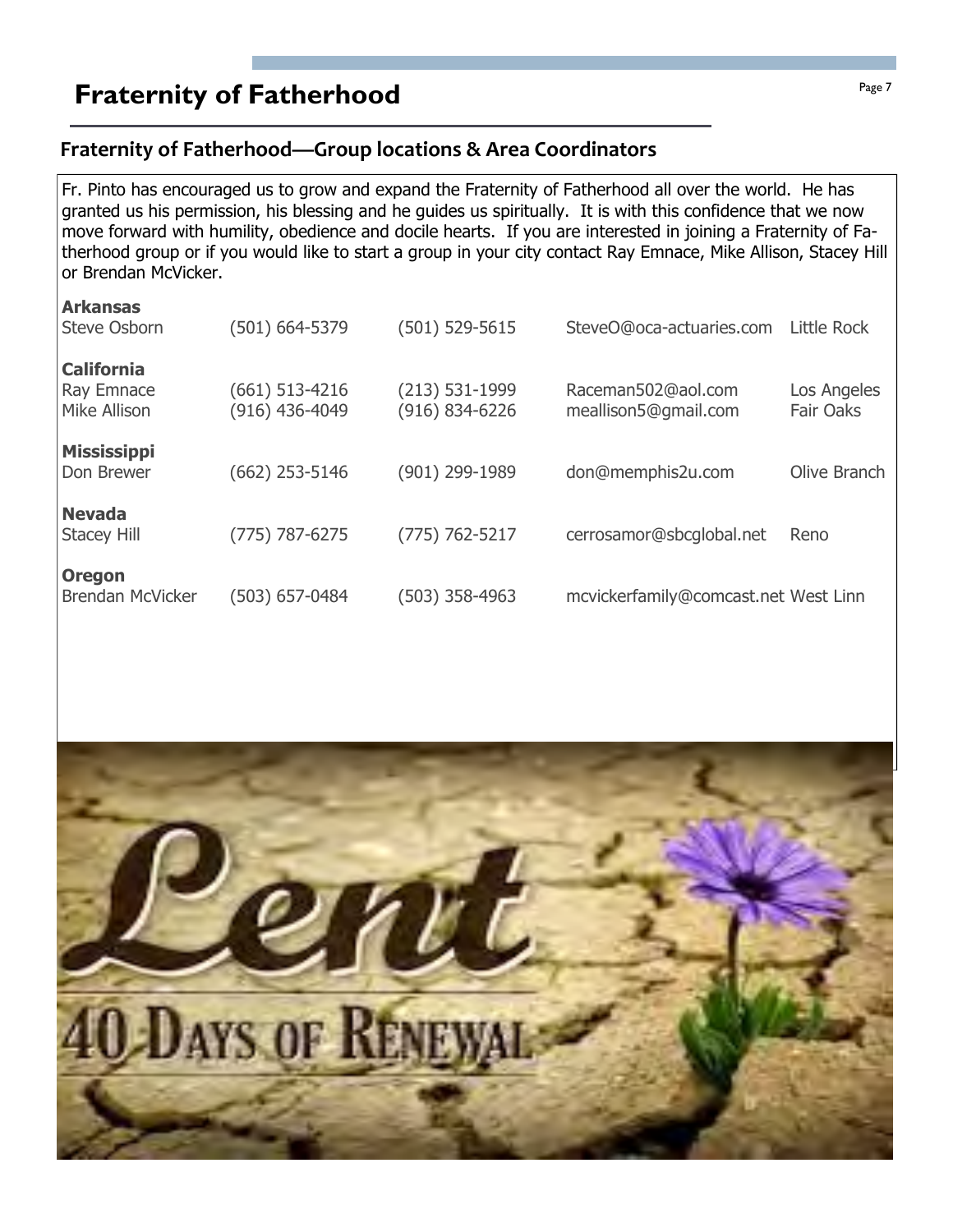# **Fraternity of Fatherhood Page 8**

#### CARRY YOUR FAMILY IN YOUR HEART - A CALL TO HOLINESS

A husband/father's guide to his vocation and spiritual direction. Each Newsletter focuses on one of the Guidelines or Areas of Growth from the "Carry Your Family In Your Heart" book. These guidelines to our Fatherhood Vocation & Spiritual Formation have been formatted based on the Fatherhood Retreat Guideline Teachings & under Spiritual Direction of Fr. Santan Pinto, S.O.L.T.

### ENERGETIC

A man whose heart is set on God is always energetic. God placed this energy within us. We never become tired in our vocation if our focus is on Him.

This energy within us must also be properly channeled and focused so that good fruit is produced. If not focused properly it turns to the self, what I need, what I want – this energy becomes selfish.

It is important as fathers that we are energetic and enthusiastic about our faith, our participation in the church. It is important that our faith is alive in us all week and not just on Sunday's for an hour. Our faith should shine through in how we live our lives. Our families will not be interested in learning about their faith when the father shows no excitement toward what they believe in. Our families will never be interested in participating if every time we are asked to partake in a church function or help on a project we look for an excuse for why we cannot be involved.

Take time for your faith. Live it and teach it to your children. Your children should see your faith alive in your daily.

Remember God gave us the tools, the gifts, the talents to be involved and energetic. We need to produce; we need to produce our fruit. It is expected of us.

"For this reason, I remind you to stir into flame the gift of God that you have through the imposition of my hands." 2Tim 1:6

#### Grandfathers

"The father of the one who is right with God will have much joy. He who has a wise son will be glad in him."

#### Proverbs 23:24, NLV

Unfortunately, children and parents may disagree and even drift apart during certain seasons of their lives. This may be particularly true during the preteen and teen years. However, grandfathers can play an important role and are able to connect with sons or daughters and find their admiration and love for one another.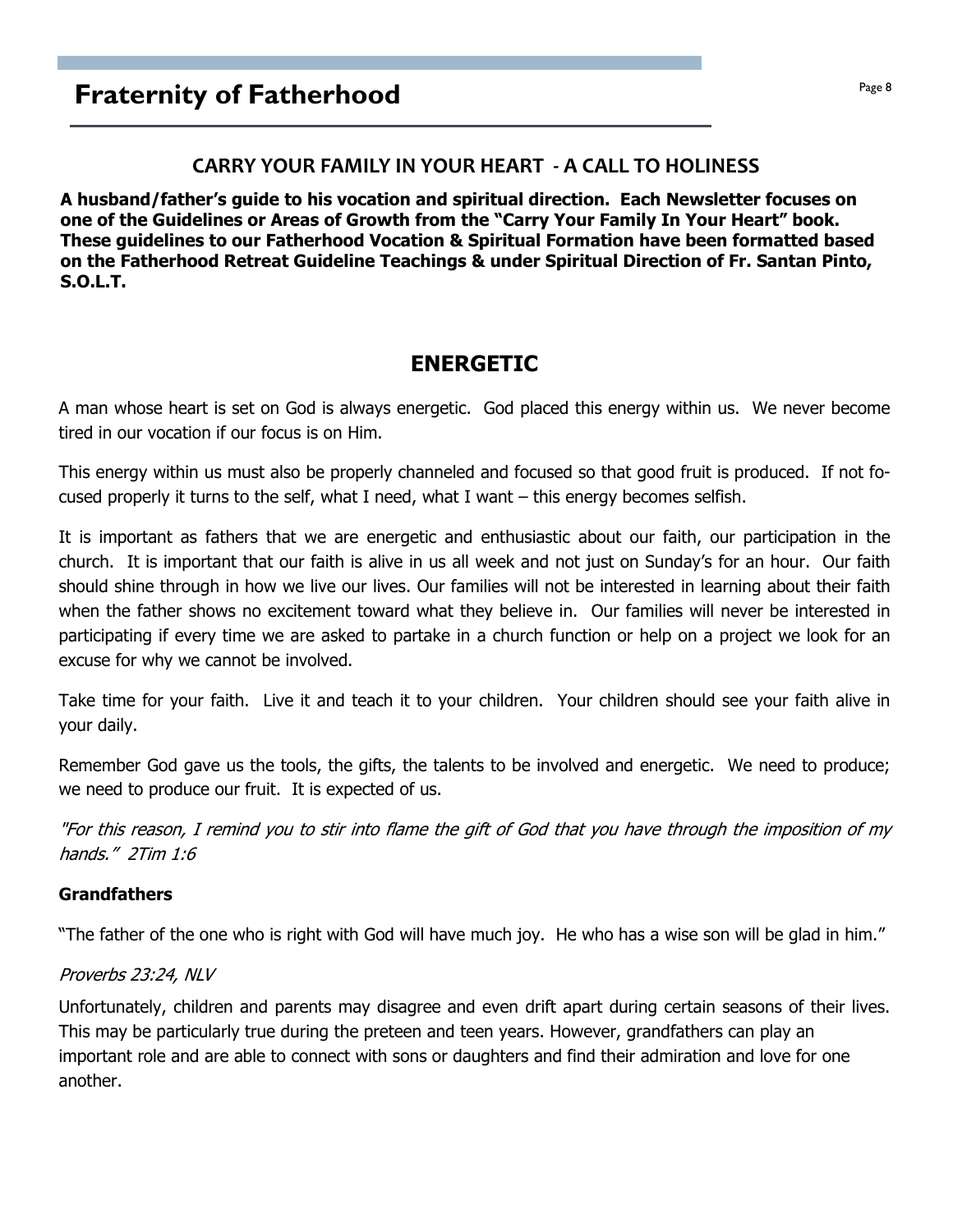# **Praternity of Fatherhood Page 9** Fraternity of Fatherhood

Scripture Reading: Ps 1, Acts 3:1-10, Luke 5:17-26

Scripture Reading Ps 1

Happy is the man who delights in the way of the Lord and meditates on His law. In order to meditate you need to take the time; take the time for your faith. If you take the time, you will yield fruit and the fruit will last. You will prosper in what you do; in growing your faith, in raising your family, in your career. God wants us to be successful. All we have to do is follow his way, delight in His law, meditate on His law and give thanks for his blessings.

#### Scripture Reading Acts 3:1-10

Two points here. We have to be energetic in sharing our faith with others. People will see Christ in you and they "expect to receive something" from you. They see that something in you and they want it also. Give people your blessing. They don't even need to know you are doing it. Be their example in how you live; how you walk. Be their example and they may follow you into church sometime to praise God just as the man did in the reading with Peter and John. Second, be energetic in gifts that God has given you. Get up, walk and leap up and praise God for the gifts he has given you.

#### Scripture Reading Luke 5:17-26

Because the paralyzed man was energetic and glorified God for the gift given him, he was contagious to others and they became energetic and glorified God. The paralyzed man was open to letting the Holy Spirit work in him. We need to be open also. Being open to the spirit and energetic is contagious to others. The paralyzed man glorified and thanked God and in turn others came to glorify God. But Jesus showed us that our actions may not be popular to the crowd and we must be strong and trust in God's strength.



#### Portland, Oregon Men

….Our Fraternity meets every second Saturday of the month at St. Mary's Cathedral for 7:30AM Mass followed by our breakfast meeting at the Kingston Grill. We conclude at 9:30AM.

Our group consists of single and married men. Right now we are studying the "Carry Your Family In Your Heart" Fatherhood Guidelines. Contact Brendan 503-358- 4963.

Come join us!